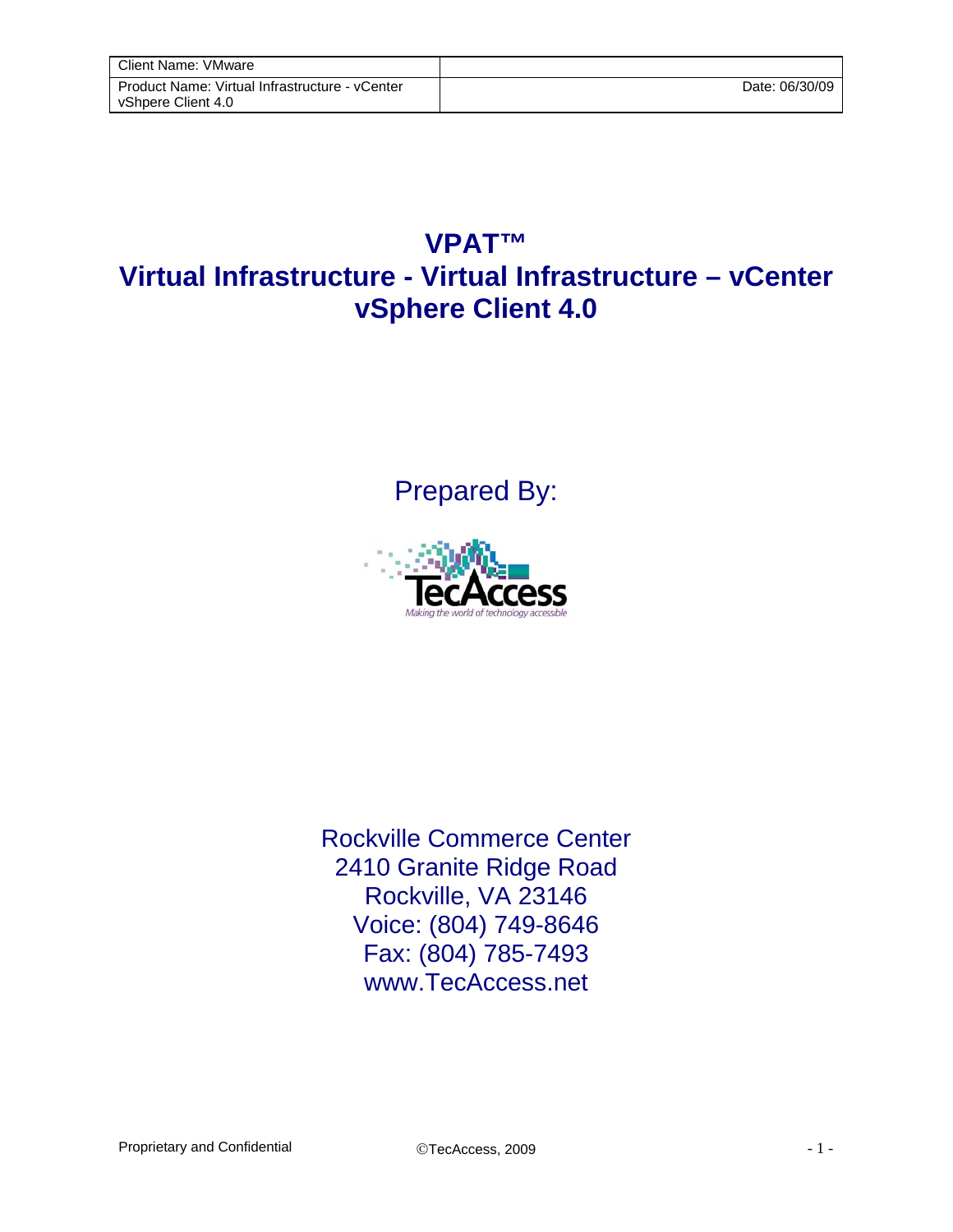## **VPAT**

**Product**: Virtual Infrastructure - vCenter vSphere Client 4.0 **Contact for more information:** http://www.vmware.com **Date:** June, 2009

| <b>Summary of Voluntary Product Accessibility Template</b>                      |                                      |                                                                 |
|---------------------------------------------------------------------------------|--------------------------------------|-----------------------------------------------------------------|
| <b>Criteria</b>                                                                 | <b>Supporting</b><br><b>Features</b> | <b>Remarks and Explanations</b>                                 |
| Section 1194.21 Software<br><b>Applications and Operating</b><br><b>Systems</b> | <b>Supports</b>                      | Please refer to the attached 1194.21<br>VPAT.                   |
| Section 1194.22 Web-based<br>Internet Information and<br>Applications           | <b>Not</b><br>Applicable             |                                                                 |
| Section 1194.23<br><b>Telecommunications Products</b>                           | <b>Not</b><br>Applicable             |                                                                 |
| Section 1194.24 Video and<br><b>Multimedia Products</b>                         | <b>Not</b><br>Applicable             |                                                                 |
| Section 1194.25 Self-contained,<br><b>Closed Products</b>                       | <b>Not</b><br>Applicable             |                                                                 |
| Section 1194.26 Desktop and<br><b>Portable Computers</b>                        | <b>Not</b><br>Applicable             |                                                                 |
| Section 1194.31 Functional<br>Performance Criteria                              | <b>Supports</b>                      | Please reference the attached<br>1194.21, and 1194.31 sections. |
| Section 1194.41 Information,<br>Documentation and Support                       | <b>Supports</b>                      | Please reference the attached<br>1194.41 section.               |

| <b>Supporting Features (second column on VPAT)</b> |                                                                                                                                                                                  |  |
|----------------------------------------------------|----------------------------------------------------------------------------------------------------------------------------------------------------------------------------------|--|
| <b>Supports</b>                                    | Use this language when you determine the product<br>fully meets the letter and intent of the Criteria.                                                                           |  |
| <b>Supports with Exceptions</b>                    | Use this language when you determine the product<br>does not fully meet the letter and intent of the<br>Criteria, but provides some level of access relative<br>to the Criteria. |  |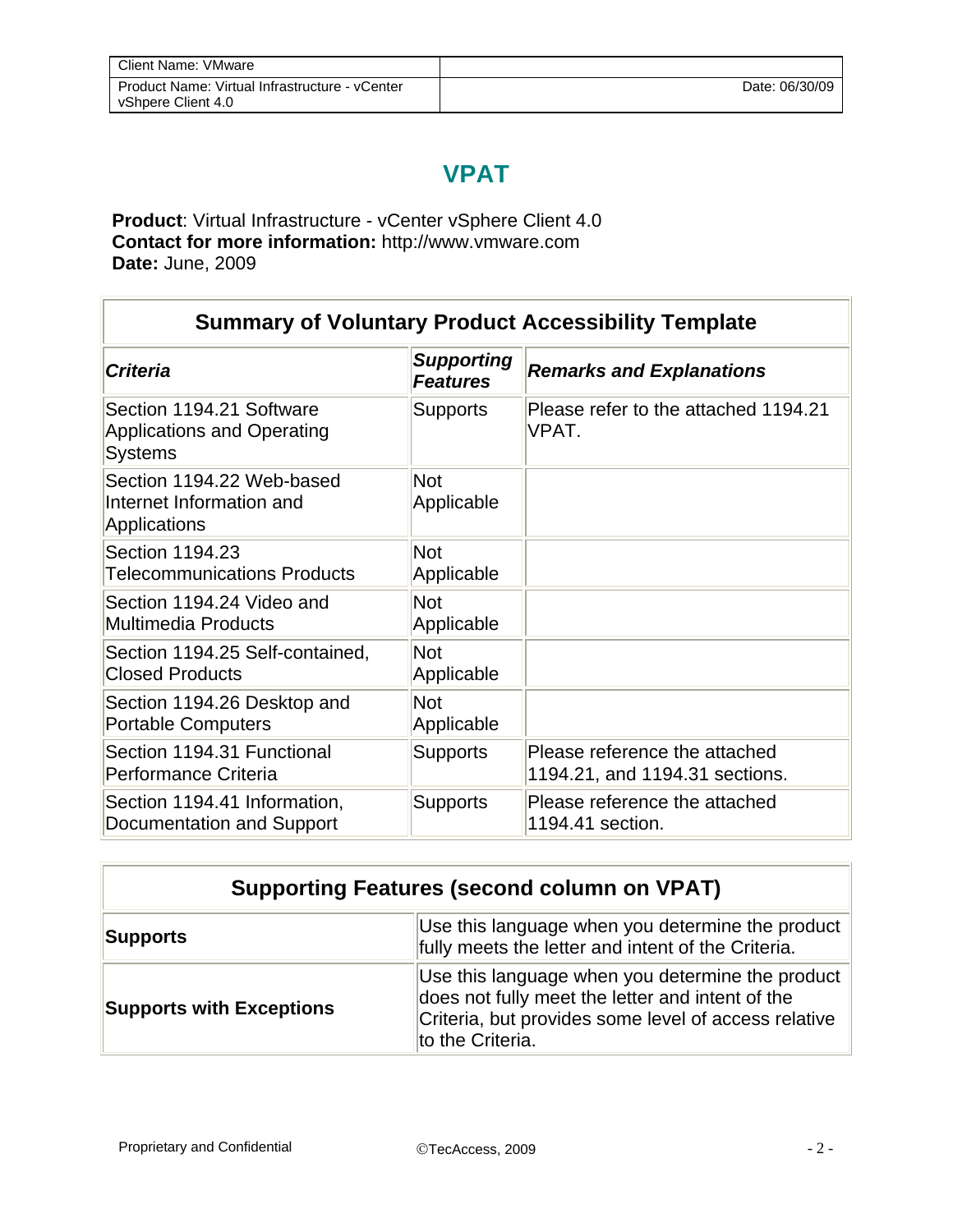| <b>Client Name: VMware</b>                                           |                |
|----------------------------------------------------------------------|----------------|
| Product Name: Virtual Infrastructure - vCenter<br>vShpere Client 4.0 | Date: 06/30/09 |

| <b>Supports through Equivalent</b><br><b>Facilitation</b>                  | Use this language when you have identified an<br>alternate way to meet the intent of the Criteria or<br>when the product does not fully meet the intent of<br>the Criteria.                                                                                                                                                                  |  |
|----------------------------------------------------------------------------|----------------------------------------------------------------------------------------------------------------------------------------------------------------------------------------------------------------------------------------------------------------------------------------------------------------------------------------------|--|
| <b>Supports when combined with</b><br><b>Compatible AT</b>                 | Use this language when you determine the product<br>fully meets the letter and intent of the Criteria when<br>used in combination with Compatible AT. For<br>example, many software programs can provide<br>speech output when combined with a compatible<br>screen reader (commonly used assistive<br>technology for people who are blind). |  |
| <b>Does not Support</b>                                                    | Use this language when you determine the product<br>does not meet the letter or intent of the Criteria.                                                                                                                                                                                                                                      |  |
| <b>Not Applicable</b>                                                      | Use this language when you determine that the<br>Criteria do not apply to the specific product.                                                                                                                                                                                                                                              |  |
| <b>Not Applicable - Fundamental</b><br><b>Alteration Exception Applies</b> | Use this language when you determine a<br>Fundamental Alteration of the product would be<br>required to meet the Criteria (see the access board<br>standards for the definition of "fundamental<br>alteration").                                                                                                                             |  |

## **1194.21 Software Applications and Operating Systems**

| <b>Criteria</b>                                                                                                                                                                                                                                    | <b>Supporting</b><br><b>Features</b> | <b>Remarks and explanations</b>                                                                                     |
|----------------------------------------------------------------------------------------------------------------------------------------------------------------------------------------------------------------------------------------------------|--------------------------------------|---------------------------------------------------------------------------------------------------------------------|
| $\vert$ (a) When software is designed to<br>run on a system that has a<br>keyboard, product functions shall<br>be executable from a keyboard<br>where the function itself or the<br>result of performing a function can<br>be discerned textually. | <b>Supports</b>                      | Login Screen can be used from the<br>Keyboard. Tabbing through the<br>screen does allow user to use form<br>fields. |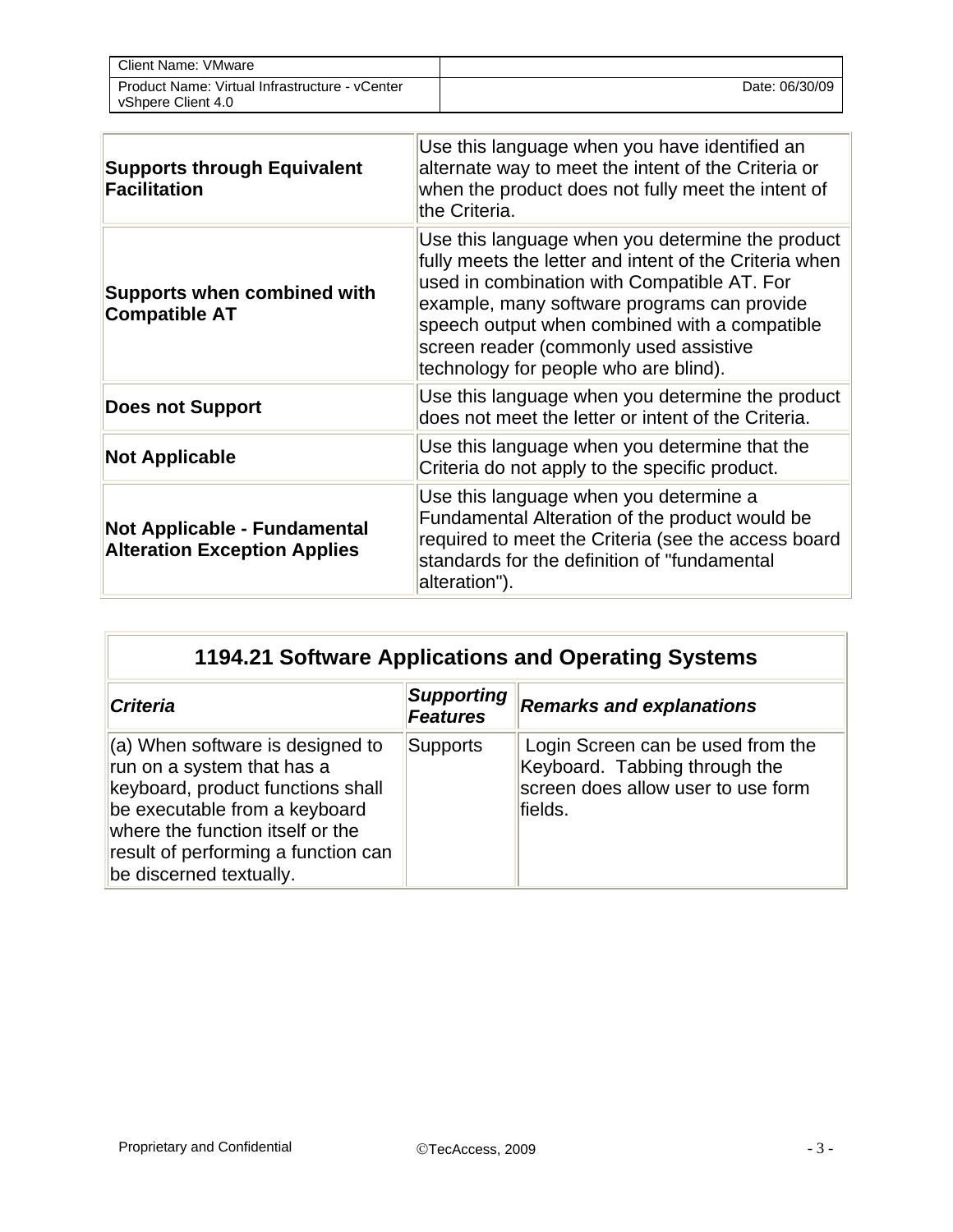| Client Name: VMware                                                  |                |
|----------------------------------------------------------------------|----------------|
| Product Name: Virtual Infrastructure - vCenter<br>vShpere Client 4.0 | Date: 06/30/09 |

| (b) Applications shall not disrupt or<br>disable activated features of other<br>products that are identified as<br>accessibility features, where those<br>features are developed and<br>documented according to industry<br>standards. Applications also shall<br>not disrupt or disable activated<br>features of any operating system<br>that are identified as accessibility<br>features where the application<br>programming interface for those<br>accessibility features has been<br>documented by the manufacturer<br>of the operating system and is<br>available to the product developer. | <b>Supports</b><br>with<br><b>Exceptions</b> | Virtual Infrastructure - vCenter<br>vSphere Client 4.0 does honor some<br>activated features of the operating<br>system such as high contrast, but will<br>not honor large text set in the Display<br>option of Accessibility Options in the<br>Control Panel. Enlarged text is<br>available from Assistive Technology. |
|---------------------------------------------------------------------------------------------------------------------------------------------------------------------------------------------------------------------------------------------------------------------------------------------------------------------------------------------------------------------------------------------------------------------------------------------------------------------------------------------------------------------------------------------------------------------------------------------------|----------------------------------------------|-------------------------------------------------------------------------------------------------------------------------------------------------------------------------------------------------------------------------------------------------------------------------------------------------------------------------|
| . (c) A well-defined on-screen<br>indication of the current focus shall<br>be provided that moves among<br>interactive interface elements as<br>the input focus changes. The focus<br>shall be programmatically exposed<br>so that Assistive Technology can<br>track focus and focus changes.                                                                                                                                                                                                                                                                                                     | <b>Supports</b>                              | Assistive technology can track focus<br>changes in the login screen.                                                                                                                                                                                                                                                    |
| (d) Sufficient information about a<br>user interface element including<br>the identity, operation and state of<br>the element shall be available to<br>Assistive Technology. When an<br>image represents a program<br>element, the information conveyed<br>by the image must also be<br>available in text.                                                                                                                                                                                                                                                                                        | <b>Supports</b>                              | All controls on the Login Screen have<br>sufficient information for identifying<br>them including name, role, state and<br>value information provided through<br>Microsoft Active Accessibility (MSAA).                                                                                                                 |
| (e) When bitmap images are used<br>to identify controls, status<br>indicators, or other programmatic<br>elements, the meaning assigned to<br>those images shall be consistent<br>throughout an application's<br>performance.                                                                                                                                                                                                                                                                                                                                                                      | <b>Not</b><br>Applicable                     | Bitmap images are not used to identify<br>controls, status indicators, or other<br>programmatic elements in the Login<br>Screen.                                                                                                                                                                                        |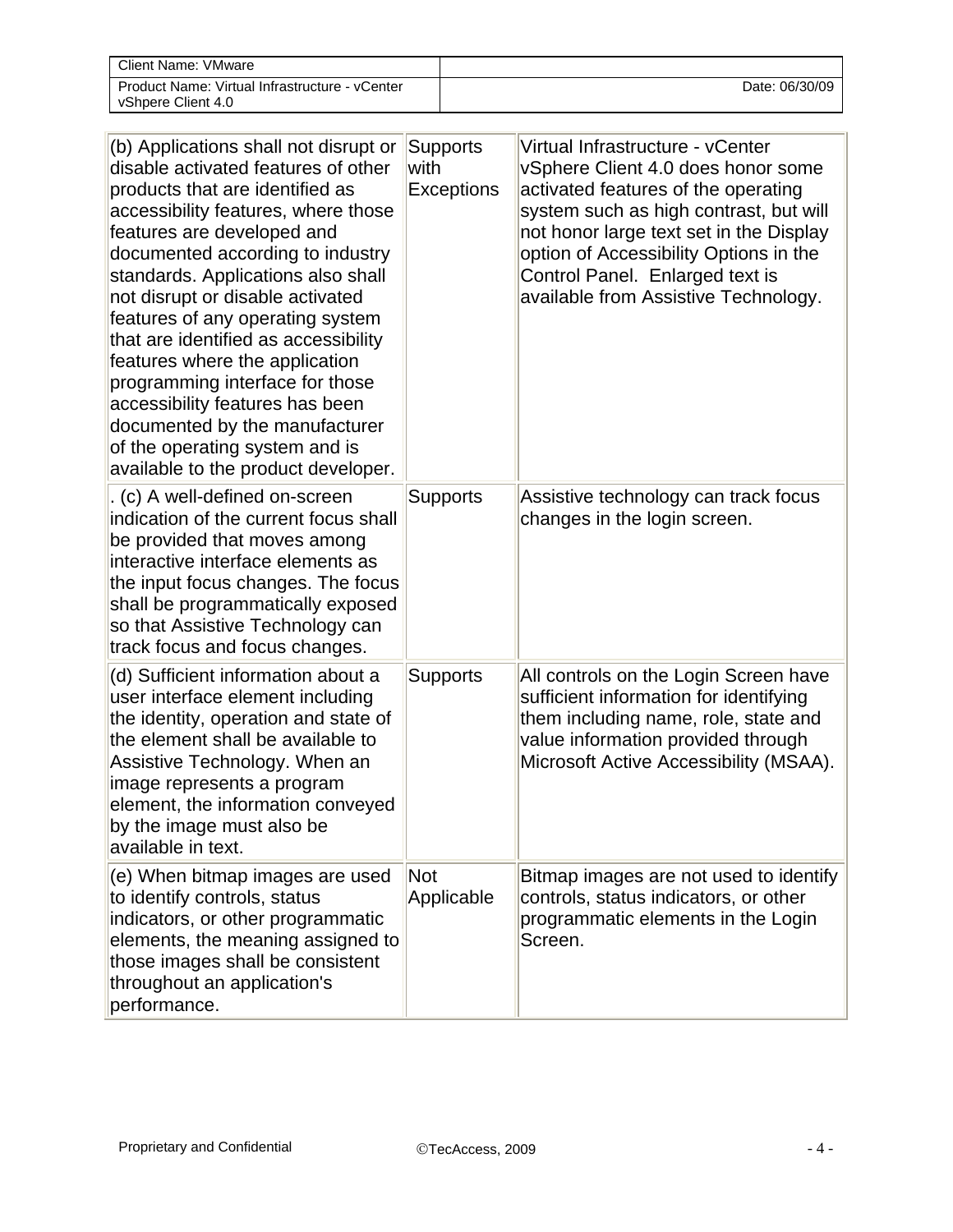| Client Name: VMware                                                  |                |
|----------------------------------------------------------------------|----------------|
| Product Name: Virtual Infrastructure - vCenter<br>vShpere Client 4.0 | Date: 06/30/09 |

| (f) Textual information shall be<br>provided through operating system<br>functions for displaying text. The<br>minimum information that shall be<br>made available is text content, text<br>input caret location, and text<br>attributes.                                    | <b>Supports</b>                              | Text is available through the operating<br>system and assistive technology.                                                                                              |
|------------------------------------------------------------------------------------------------------------------------------------------------------------------------------------------------------------------------------------------------------------------------------|----------------------------------------------|--------------------------------------------------------------------------------------------------------------------------------------------------------------------------|
| (g) Applications shall not override<br>user selected contrast and color<br>selections and other individual<br>display attributes.                                                                                                                                            | <b>Supports</b><br>with<br><b>Exceptions</b> | Virtual Infrastructure vCenter vSphere<br>Client 4.0 does honor or extend<br>Windows high contrast settings but<br>does not honor large font settings.<br>See 1194.21(b) |
| (h) When animation is displayed,<br>the information shall be<br>displayable in at least one non-<br>animated presentation mode at the<br>option of the user.                                                                                                                 | Not<br>Applicable                            | Animation is not used.                                                                                                                                                   |
| (i) Color coding shall not be used<br>as the only means of conveying<br>information, indicating an action,<br>prompting a response, or<br>distinguishing a visual element.                                                                                                   | <b>Not</b><br>Applicable                     | Color coding is not used as the sole<br>means of conveying information                                                                                                   |
| (j) When a product permits a user<br>to adjust color and contrast<br>settings, a variety of color<br>selections capable of producing a<br>range of contrast levels shall be<br>provided.                                                                                     | <b>Not</b><br>Applicable                     |                                                                                                                                                                          |
| (k) Software shall not use flashing<br>or blinking text, objects, or other<br>elements having a flash or blink<br>frequency greater than 2 Hz and<br>lower than 55 Hz.                                                                                                       | <b>Supports</b>                              | Blinking and flashing does not occur in<br>the prohibited range.                                                                                                         |
| (I) When electronic forms are used, Supports<br>the form shall allow people using<br>Assistive Technology to access the<br>information, field elements, and<br>functionality required for<br>completion and submission of the<br>form, including all directions and<br>cues. |                                              | Form Fields in the Login Screen are<br>appropriately labeled to be used by<br><b>Assistive Technology</b>                                                                |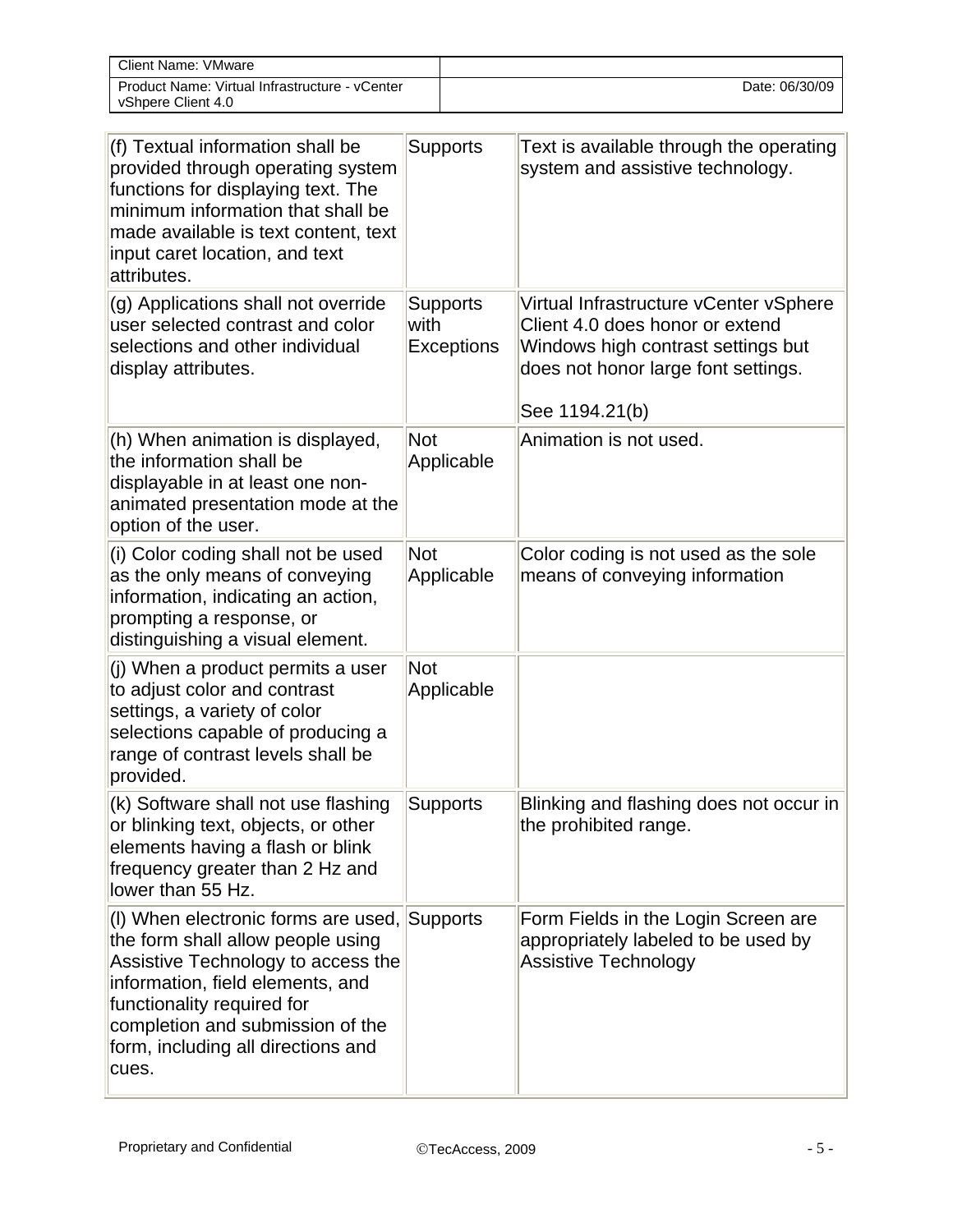| 1194.31 Functional performance criteria                                                                                                                                                                                                                                                                                             |                                       |                                                                                                                                                                                                                                     |
|-------------------------------------------------------------------------------------------------------------------------------------------------------------------------------------------------------------------------------------------------------------------------------------------------------------------------------------|---------------------------------------|-------------------------------------------------------------------------------------------------------------------------------------------------------------------------------------------------------------------------------------|
| <b>Criteria</b>                                                                                                                                                                                                                                                                                                                     | <b>Supporting</b><br><b>Features</b>  | <b>Remarks and explanations</b>                                                                                                                                                                                                     |
| (a) At least one mode of operation<br>and information retrieval that does<br>not require user vision shall be<br>provided, or support for assistive<br>technology used by people who are<br>blind or visually impaired shall be<br>provided.                                                                                        | <b>Supports</b>                       | Virtual Infrastructure - Virtual<br>Infrastructure vCenter vSphere Client<br>4.0 does offer support for Assistive<br>Technology.                                                                                                    |
| (b) At least one mode of operation<br>and information retrieval that does<br>not require visual acuity greater than<br>20/70 shall be provided in audio and<br>enlarged print output working<br>together or independently, or<br>support for assistive technology<br>used by people who are visually<br>impaired shall be provided. | <b>Supports</b><br>with<br>Exceptions | Screen magnifiers do work with this<br>product.<br>Virtual Infrastructure vCenter vSphere<br>Client 4.0 does honor or extend<br>Windows high contrast settings but<br>does not honor large font settings.<br>See 1194.21(b) and (g) |
| (c) At least one mode of operation<br>and information retrieval that does<br>not require user hearing shall be<br>provided, or support for assistive<br>technology used by people who are<br>deaf or hard of hearing shall be<br>provided.                                                                                          | <b>Supports</b>                       | Hearing is not required.                                                                                                                                                                                                            |
| (d) Where audio information is<br>important for the use of a product, at<br>least one mode of operation and<br>information retrieval shall be<br>provided in an enhanced auditory<br>fashion, or support for assistive<br>hearing devices shall be provided.                                                                        | Not<br>Applicable                     | Audio is not present.                                                                                                                                                                                                               |
| (e) At least one mode of operation<br>and information retrieval that does<br>not require user speech shall be<br>provided, or support for assistive<br>technology used by people with<br>disabilities shall be provided.                                                                                                            | <b>Supports</b>                       | User speech is not required.                                                                                                                                                                                                        |